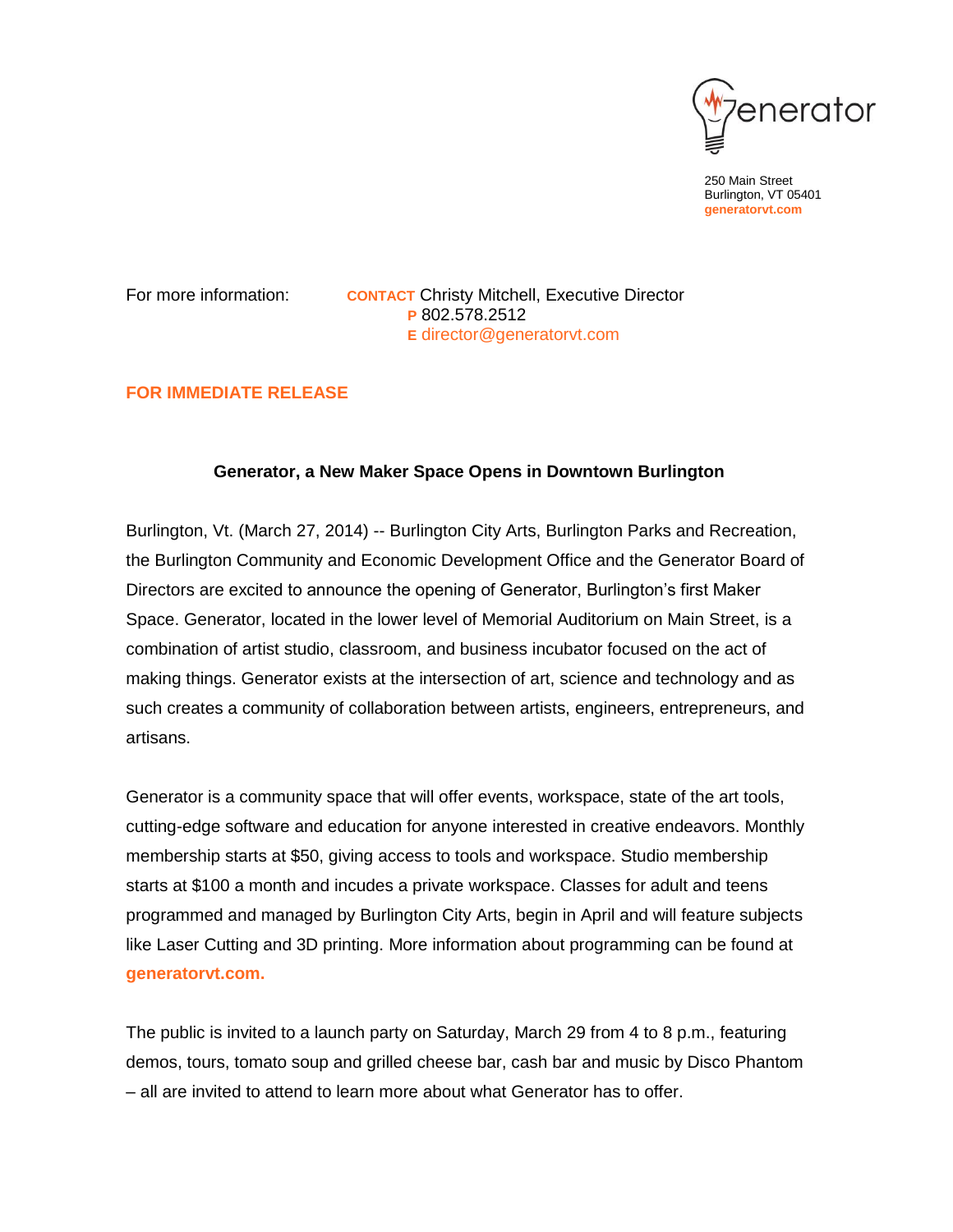Working in partnership with Generator, the Champlain College Maker Lab is set to open in late April as part of the Emergent Media Center's expansion at the Miller Center building on Lakeside Avenue. The Champlain Maker Lab will give Champlain students, alumni and Generator members access to 3D printers and scanners - including the ProJet 4500, the most sophisticated 3D color printer available - laser cutters, computer-controlled milling machines, electronics and microcontrollers, along with a range of traditional fabrication tools.

"Burlington's economic future is closely tied to the growth of our tech sector and the degree to which the City fosters innovation and creativity. The City of Burlington's BTV Ignite initiative is a commitment to leverage our resources and relationships to accelerate this growth. The City is proud to host Generator in Memorial Auditorium – great opportunities, creations, and energy will flow from today's opening," said Burlington Mayor Miro Weinberger.

"I believe that Generator will fuel the dynamic, innovative energy that exists in Vermont and break boundaries between the arts and sciences --usher in a new day for entrepreneurs, creatives and those whose dreams have yet to be realized. The city is putting out a big welcome mat to the diverse community of tinkerers and thinkers who will find incredible resources and lots of encouragement in this do it yourself environment," said Burlington City Arts Executive Director Doreen Kraft.

"I believe Generator has a powerful role to play in the education of our youth, the empowerment of our entrepreneurs, and as a primary driver of Vermont's larger creative economy," said Ken Howell, vice president of the Generator board of directors, and assistant professor in Champlain College's Division of Communication & Creative Media.

"The Generator is the first of its kind in Vermont where people have a place and space to really be creative with access to state of the art tools and to each other," said Doug Webster, Generator board member and director of the Champlain Maker Faire.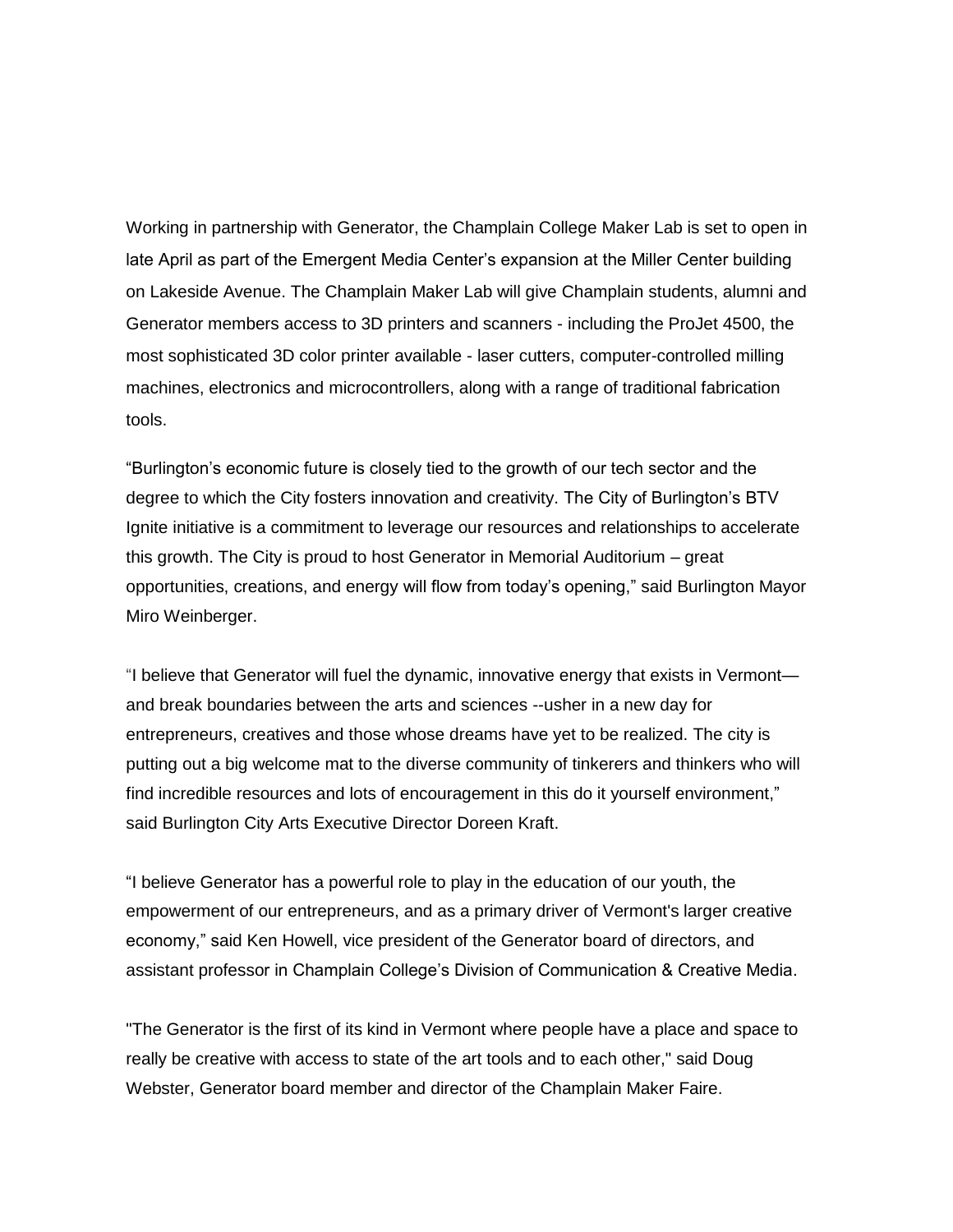When speaking about the creation of Generator, Peter Owens, director of Burlington's Community and Economic Development Office said, ""Generator is our future. Its new economy orientation on collaboration, invention, rapid proto-typing and open platform community building will help write the entrepreneurial code of Burlington's economic future. And most importantly.... have fun doing it!"

Generator tools for member and class use include advanced rapid prototyping capability (Stratasys uPrint 3D printer, Epilog Fusion 32" laser cutter, Roland CNC milling machine), a 24" Blackcat Cougar Vinyl Cutter, Mac and PC workstations with software for data visualization, 3D modeling and app development, electronic test equipment, circuit assembly, Arduino and electronic fabrication supplies, six soldering stations, gigabit Internet access (some of the fastest in New England) and the hardware required for next generation high-speed Internet application development jewelry design and production, as well as a variety of hand and power tools and more to be added.

Generator partners include Champlain College, Burlington City Arts, Burlington Parks & Recreation, The University of Vermont, CEDO, Smith Buckley Architects, Burlington Telecom, Vermont Makers, Logic Supply, Champlain Maker Faire, Lab B, Gravel and Shea, Vermont Woodworking School, Burlington College, Surdna Foundation, Peter Swift and Diana McCargo, Metz Family, Mary and Tom Evslin.

*For more information about studio space, membership, events, classes and workshops, please visit generatorvt.com*

### Generator is:

## **Executive Director**

**Christy Mitchell** is an entrepreneur with over 10 years of creative facilitation and arts management experience. She has reclaimed four industrial spaces in Burlington for working artists, and oversees at present nearly 40 art studios of her own design. She also curates and schedules shows for five exhibition areas, including The S.P.A.C.E. Gallery. In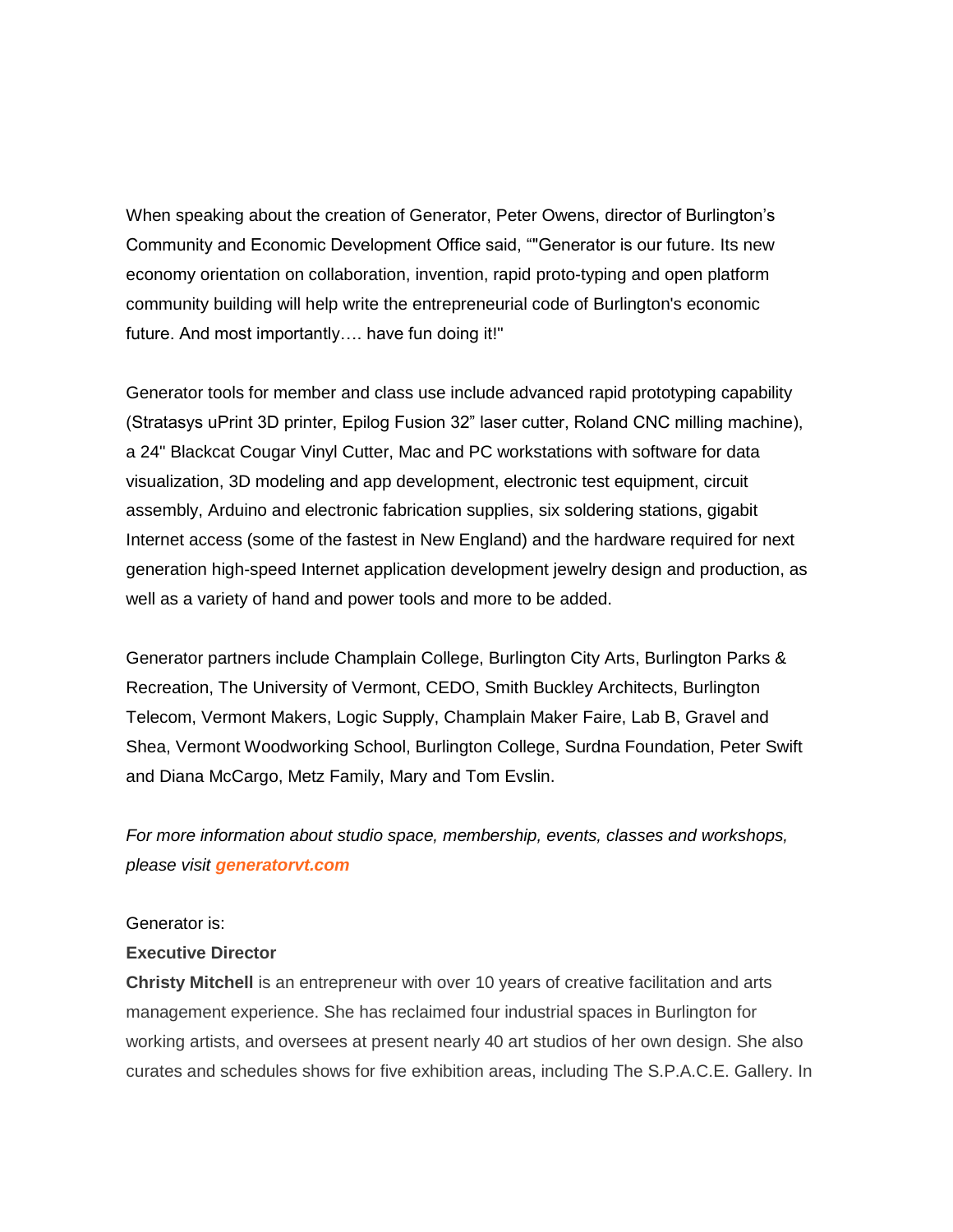February, Mitchell became the executive director of Generator and is working diligently to foster a successful launch and first year.

# **Board of Directors**

**John Cohn** is a fellow at IBM, Essex Junction, a founding member of the Vermont Makers, on the Board of Directors at the Echo Center, and all-around mad scientist, selfdescribed but only because he beat us to it.

**Dan Harvey** is the assistant dean at the University of Vermont's Graduate College as well as business operations manager for the Office of the Vice President for Research. Prior to arriving at UVM in 2005, Harvey was the general manager of VPT, Vermont's public television network. He has been on the Burlington City Arts advisory board for 11 years, serving as president from 2004-2013. Harvey also serves on Mayor Weinberger's BTV IGNITE Advisory Board and serves as Generator's board secretary and chair of the Safety Committee.

**Ken Howell** is an assistant professor in Champlain College's Division of Communication & Creative Media, where he teaches primarily in the MFA in Emergent Media Program. He is a founding member of the Vermont Makers, an organizer of the Champlain Maker Faire, and a lifelong artist and tinkerer. His longstanding interest in work that happens at the intersection of art, technology, and communication has informed all aspects of his creative and professional life. In addition to Generator, Howell is also working on a maker space at Champlain College's Emergent Media Center. The Champlain Maker Lab will be a place for creative exploration, interdisciplinary collaboration, and iterative design. Its facilities, opening Spring 2014, will be open for use by the Generator membership.

**Doreen Kraft** is the long-time executive director of Burlington City Arts (BCA) and has overseen its impressive growth over the last 20 years. Kraft's ability to shepherd projects through City process has resulted in increases in programs, staff, budget, and in the creation of studio and gallery space including the nationally-recognized, historicallypreserved BCA Center.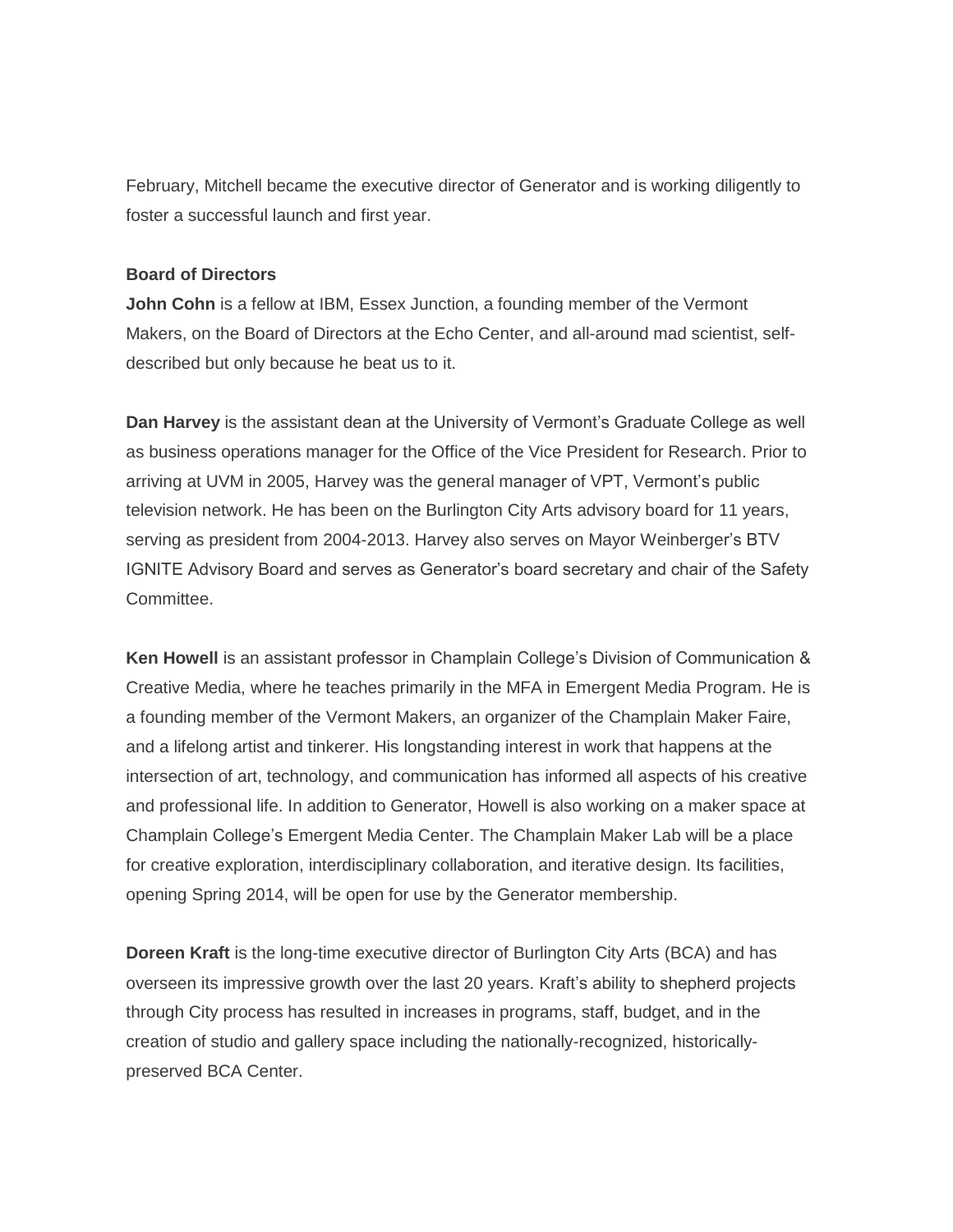**Pauline Law** is an attorney at Gravel & Shea PC and routinely works with nonprofit organizations, advising them on tax matters, governance and organizational structure. Law graduated from a techie college where art + technology were integral to campus life, promptly forgot all of her programming knowledge and went to a significantly less techsavvy law school. Law is thrilled to be part of a high-energy start-up organization that will serve creative enthusiasts and entrepreneurs alike.

**Michael Metz** is a materials scientist, a business consultant in precious metals technology, a photographer, and an active board member of BCA, The BCA Foundation, Champlain College, and the Vermont Community Foundation. He has extensive non-profit development, served as the chair of two successful multi-million-dollar capital campaigns, and has a long-standing interest in art, education and technology.

**Peter Owens** represents Burlington's Community and Economic Development Office (CEDO). In the 1980′s he worked on a number of local projects including the Community Boathouse and the Burlington Urban Design Study (BUDS). In 2012, Owens returned to Burlington to lead CEDO's efforts to grow a more innovative and vibrant city for all citizens. His prior experience includes master planning the Presidio National Park in San Francisco and heading up urban design at ORW and creating Company 77, a solar-powered-pizzacooking-fire-truck with his maker brother.

**Denise Shekerjian** is an attorney and writer with a long-time interest in the creative process. She is the author of "Uncommon Genius," a look at creativity based on a group of MacArthur Prize winners. She is also the author of literary essays, a blog and short stories. A new work on the creative process is underway. She is a longtime supporter of arts and education, and has longstanding friendships with BCA and Champlain College.

**Chris Thompson** is an artist and maker focused on art and technology with 20 years experience in corporate technology management, and four years as the curator at the BCA center where he organized over 30 exhibitions. Thompson is also a member of Vermont Makers and is involved in the creation of maker space at Champlain College including the development of curriculum.